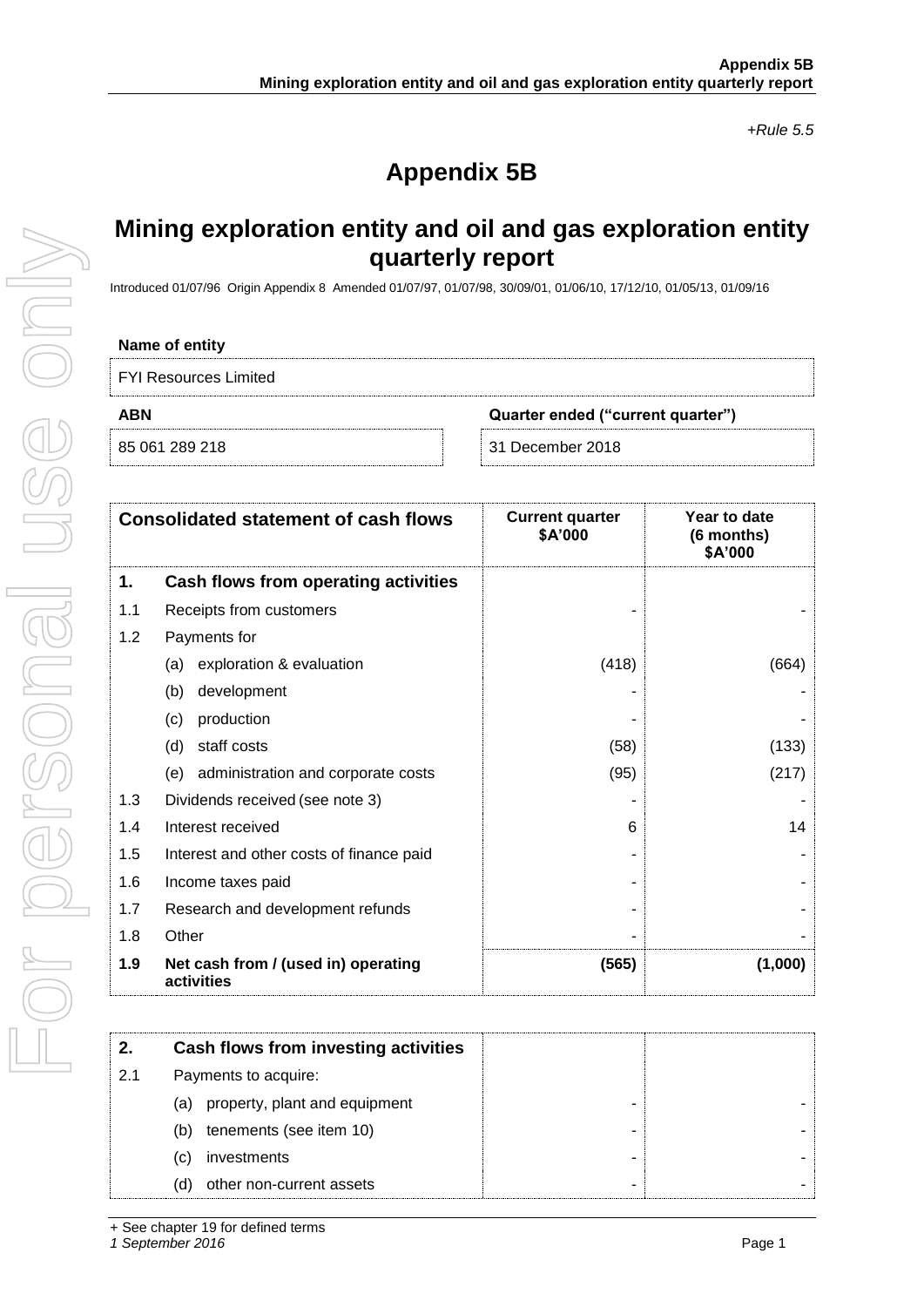|     | <b>Consolidated statement of cash flows</b>       | <b>Current quarter</b><br>\$A'000 | Year to date<br>(6 months)<br>\$A'000 |
|-----|---------------------------------------------------|-----------------------------------|---------------------------------------|
| 2.2 | Proceeds from the disposal of:                    |                                   |                                       |
|     | property, plant and equipment<br>(a)              |                                   |                                       |
|     | tenements (see item 10)<br>(b)                    |                                   |                                       |
|     | (c)<br>investments                                |                                   |                                       |
|     | (d)<br>other non-current assets                   |                                   |                                       |
| 2.3 | Cash flows from loans to other entities           |                                   |                                       |
| 2.4 | Dividends received (see note 3)                   |                                   |                                       |
| 2.5 | Other (provide details if material)               |                                   |                                       |
| 2.6 | Net cash from / (used in) investing<br>activities |                                   |                                       |

| 3.   | Cash flows from financing activities                                           |     |     |
|------|--------------------------------------------------------------------------------|-----|-----|
| 3.1  | Proceeds from issues of shares                                                 |     |     |
| 3.2  | Proceeds from issue of convertible notes                                       |     |     |
| 3.3  | Proceeds from exercise of share options                                        |     | 51  |
| 3.4  | Transaction costs related to issues of<br>shares, convertible notes or options | (2) | (4) |
| 3.5  | Proceeds from borrowings                                                       |     |     |
| 3.6  | Repayment of borrowings                                                        |     |     |
| 3.7  | Transaction costs related to loans and<br>borrowings                           |     |     |
| 3.8  | Dividends paid                                                                 |     |     |
| 3.9  | Other (provide details if material)                                            |     |     |
| 3.10 | Net cash from / (used in) financing<br>activities                              | (2) | 47  |

| 4.  | Net increase / (decrease) in cash and<br>cash equivalents for the period |       |         |
|-----|--------------------------------------------------------------------------|-------|---------|
| 4.1 | Cash and cash equivalents at beginning of<br>period                      | 2,503 | 2,889   |
| 4.2 | Net cash from / (used in) operating<br>activities (item 1.9 above)       | (565) | (1,000) |
| 4.3 | Net cash from / (used in) investing activities<br>(item 2.6 above)       |       |         |
| 4.4 | Net cash from / (used in) financing activities<br>(item 3.10 above)      | (2)   | 47      |
| 4.5 | Effect of movement in exchange rates on<br>cash held                     |       |         |
| 4.6 | Cash and cash equivalents at end of<br>period                            | 1,936 | 1,936   |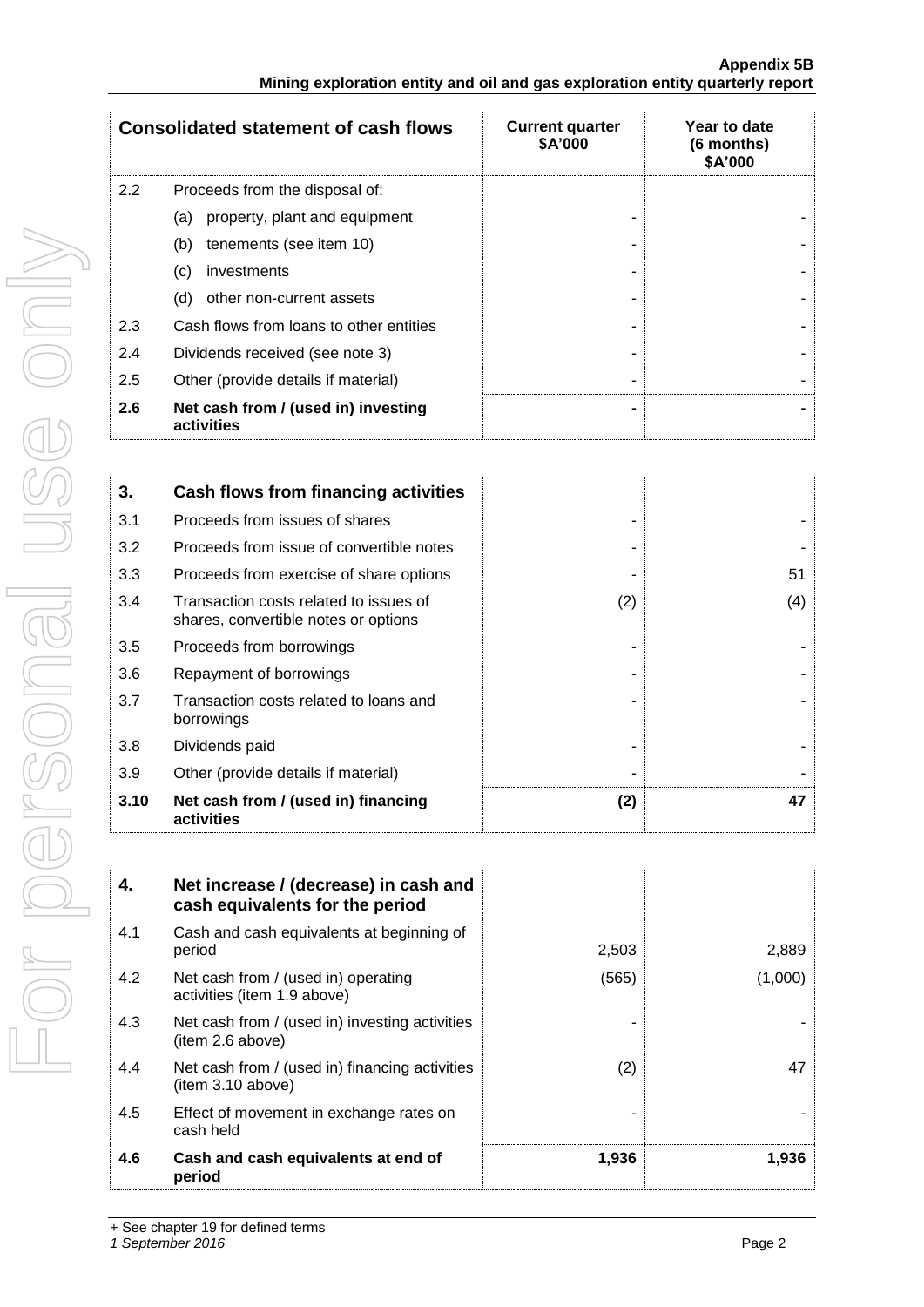| 5.  | Reconciliation of cash and cash<br>equivalents<br>at the end of the quarter (as shown in the<br>consolidated statement of cash flows) to the<br>related items in the accounts | <b>Current quarter</b><br>\$A'000 | <b>Previous quarter</b><br>\$A'000 |
|-----|-------------------------------------------------------------------------------------------------------------------------------------------------------------------------------|-----------------------------------|------------------------------------|
| 5.1 | <b>Bank balances</b>                                                                                                                                                          | 1,936                             | 2,503                              |
| 5.2 | Call deposits                                                                                                                                                                 |                                   |                                    |
| 5.3 | Bank overdrafts                                                                                                                                                               |                                   |                                    |
| 5.4 | Other (provide details)                                                                                                                                                       | ۰                                 |                                    |
| 5.5 | Cash and cash equivalents at end of<br>quarter (should equal item 4.6 above)                                                                                                  | 1.936                             | 2,503                              |

| 6.                                                                                 | Payments to directors of the entity and their associates                                                    | <b>Current quarter</b><br><b>\$A'000</b> |
|------------------------------------------------------------------------------------|-------------------------------------------------------------------------------------------------------------|------------------------------------------|
| 6.1                                                                                | Aggregate amount of payments to these parties included in item 1.2                                          | 58                                       |
| 6.2                                                                                | Aggregate amount of cash flow from loans to these parties included<br>in item $2.3$                         |                                          |
| 6.3                                                                                | Include below any explanation necessary to understand the transactions included in<br>items $6.1$ and $6.2$ |                                          |
| Payment of fees to executive and non-executive directors including superannuation. |                                                                                                             |                                          |

| 7.  | Payments to related entities of the entity and their<br>associates                                          | <b>Current quarter</b><br><b>\$A'000</b> |
|-----|-------------------------------------------------------------------------------------------------------------|------------------------------------------|
| 7.1 | Aggregate amount of payments to these parties included in item 1.2                                          |                                          |
| 7.2 | Aggregate amount of cash flow from loans to these parties included<br>in item $2.3$                         |                                          |
| 7.3 | Include below any explanation necessary to understand the transactions included in<br>items $7.1$ and $7.2$ |                                          |
|     |                                                                                                             |                                          |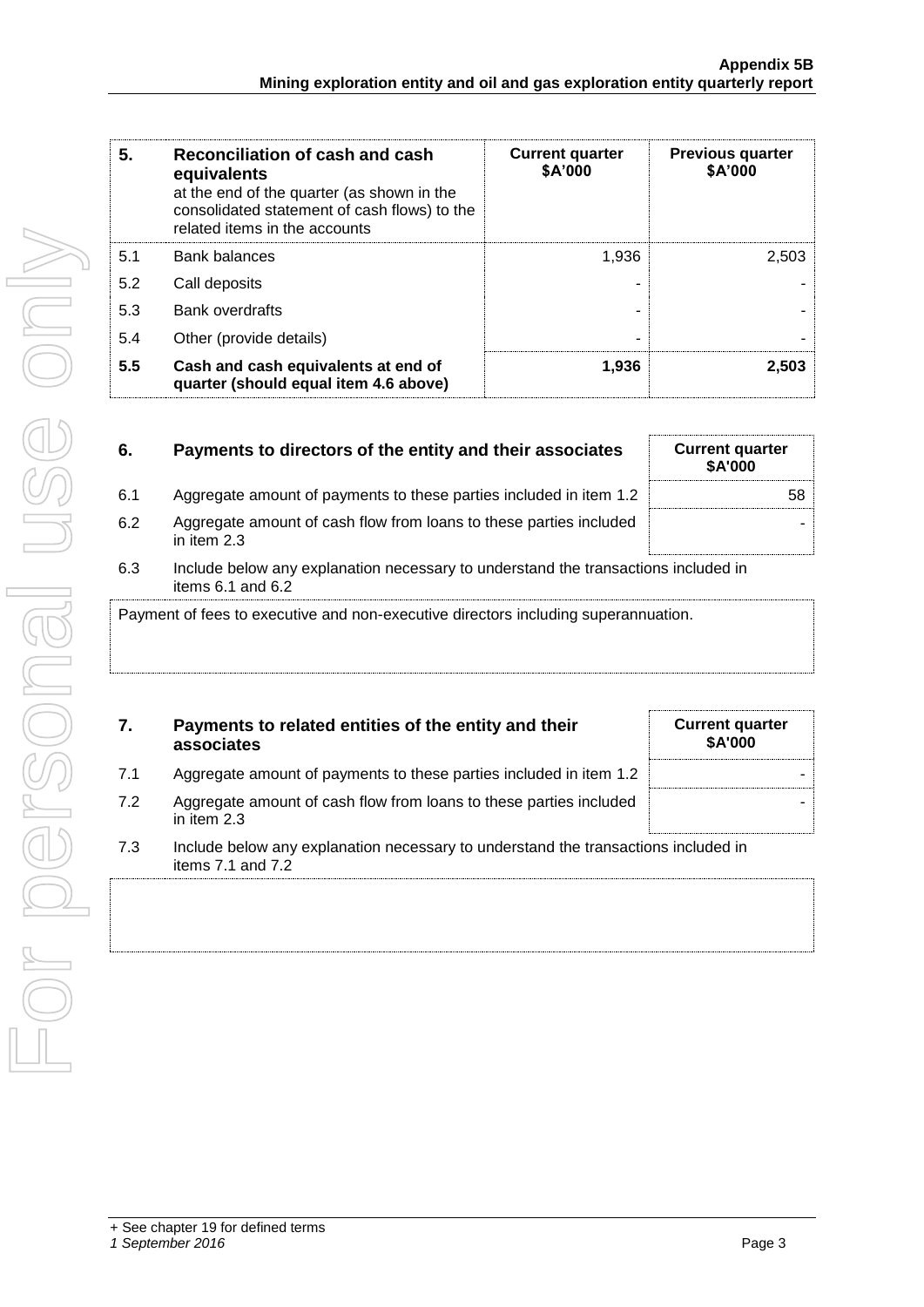| 8.  | <b>Financing facilities available</b><br>Add notes as necessary for an<br>understanding of the position     | <b>Total facility amount</b><br>at quarter end<br>\$A'000 | Amount drawn at<br>quarter end<br>\$A'000 |
|-----|-------------------------------------------------------------------------------------------------------------|-----------------------------------------------------------|-------------------------------------------|
| 8.1 | Loan facilities                                                                                             | -                                                         |                                           |
| 8.2 | Credit standby arrangements                                                                                 | -                                                         |                                           |
| 8.3 | Other (please specify)                                                                                      | -                                                         |                                           |
|     | المعرم ولعبر لممرجات والمحامرها وعالا ومعالمتها ومربوعات بالأالمول وامعم لمرموا والمحمول والزروام والمرامعا |                                                           |                                           |

8.4 Include below a description of each facility above, including the lender, interest rate and whether it is secured or unsecured. If any additional facilities have been entered into or are proposed to be entered into after quarter end, include details of those facilities as well.

| 9.  | <b>Estimated cash outflows for next quarter</b> | \$A'000 |
|-----|-------------------------------------------------|---------|
| 9.1 | Exploration and evaluation                      | (670)   |
| 9.2 | Development                                     |         |
| 9.3 | Production                                      |         |
| 9.4 | Staff costs                                     | (89)    |
| 9.5 | Administration and corporate costs              | (90)    |
| 9.6 | Other (provide details if material)             |         |
| 9.7 | <b>Total estimated cash outflows</b>            | (849)   |

| 10.  | <b>Changes in</b><br>tenements<br>(items 2.1(b) and<br>$2.2(b)$ above)                            | <b>Tenement</b><br>reference<br>and<br>location | <b>Nature of interest</b> | Interest at<br>beginning<br>of quarter | <b>Interest</b><br>at end of<br>quarter |
|------|---------------------------------------------------------------------------------------------------|-------------------------------------------------|---------------------------|----------------------------------------|-----------------------------------------|
| 10.1 | Interests in mining<br>tenements and<br>petroleum tenements<br>lapsed, relinquished<br>or reduced |                                                 |                           |                                        |                                         |
| 10.2 | Interests in mining<br>tenements and<br>petroleum tenements<br>acquired or increased              |                                                 |                           |                                        |                                         |